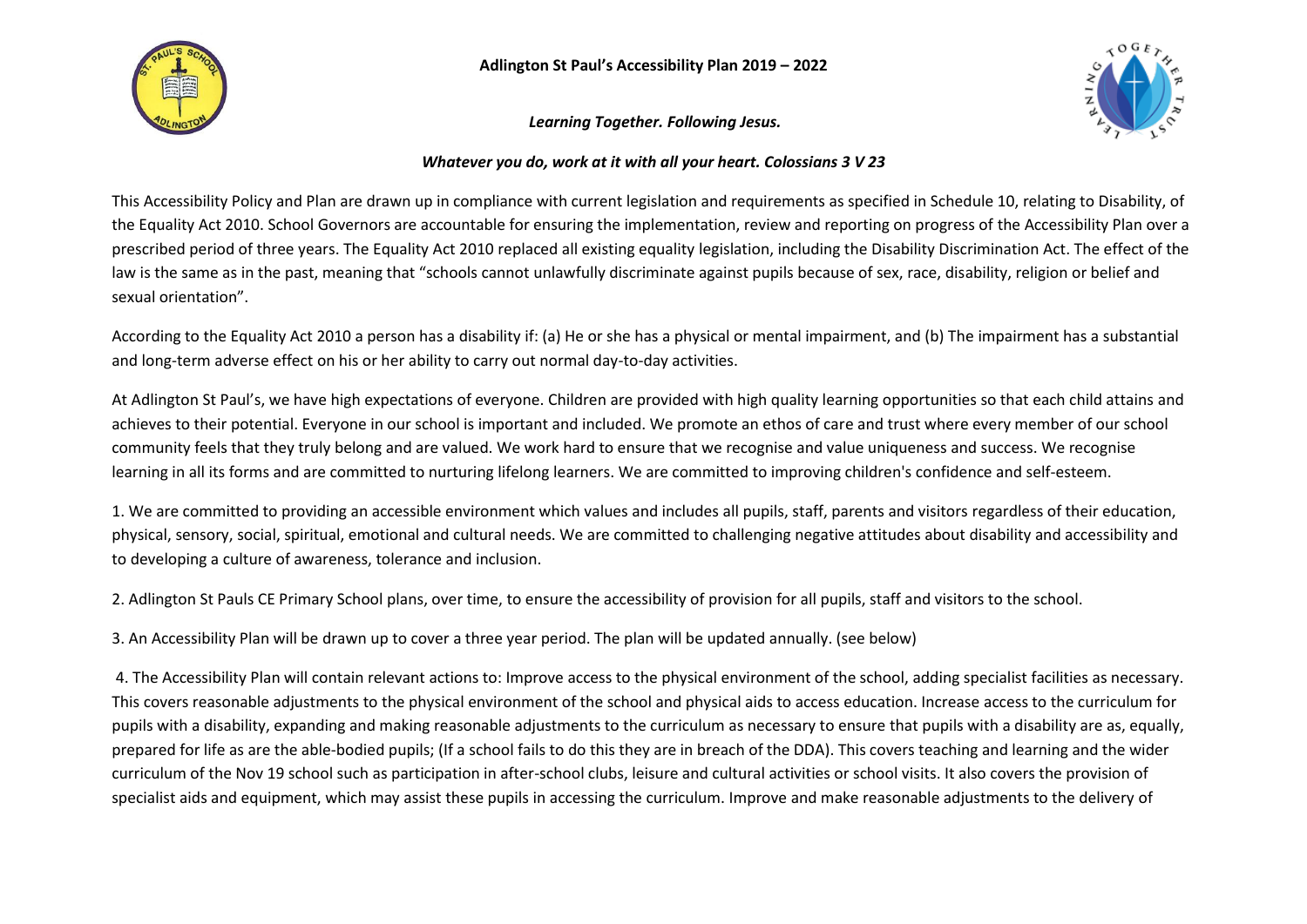



written information to pupils, staff, parents and visitors with disabilities. Examples might include hand-outs, timetables, textbooks and information about the school and school events. The information should be made available in various

preferred formats within a reasonable time frame.

5. The Action Plan for physical accessibility relates to the Access Audit of the School, which is undertaken regularly. It may not be feasible to undertake some of the works during the life of this first Accessibility Plan and therefore some items will roll forward into subsequent plans. The audit will need to be revisited prior to the end of each first three-year plan period in order to inform the development of the new Plan for the following period

The school acknowledges the need for on-going awareness raising and training for staff and governors in the matter of disability discrimination and the need to inform attitudes on this matter.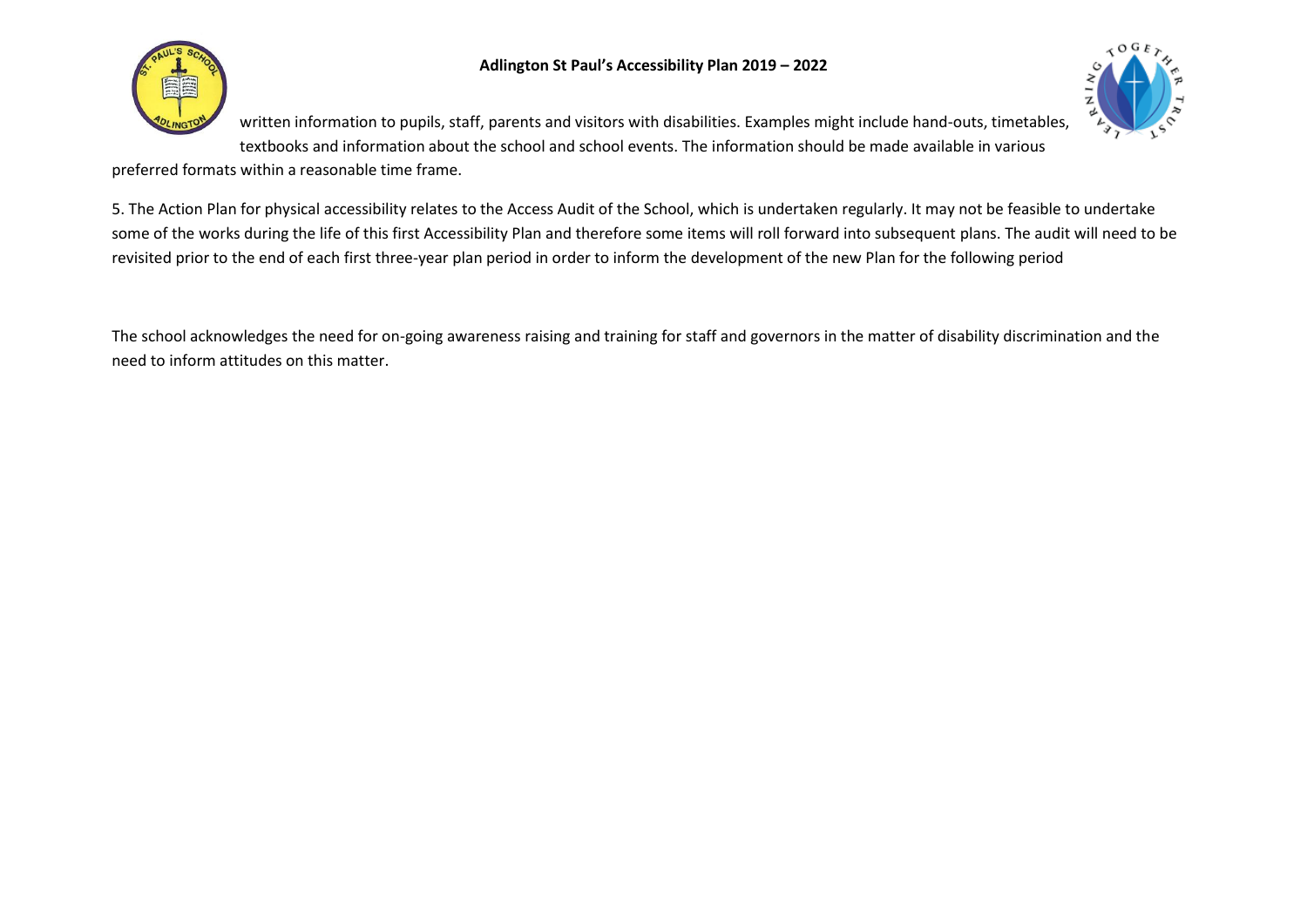



## **Improving the Physical Access**

| <b>Targets</b>                   | <b>Strategies</b>              | <b>Outcome</b>                | <b>Timeframe</b>  | <b>Goals achieved to date</b> |
|----------------------------------|--------------------------------|-------------------------------|-------------------|-------------------------------|
|                                  | The school will take account   | Enabling needs to be met      |                   | Classroom environment         |
| Improve physical                 | the needs of pupils, staff and | where possible.               | On going          | adjusted to ensure children   |
| environment of the school        | visitors with physical         |                               |                   | in the reception class have   |
| environment                      | difficulties and sensory       |                               |                   | access to all areas when      |
|                                  | impairments when planning      |                               |                   | accessing continuous          |
|                                  | and undertaking future         |                               |                   | provision (Autumn 2019)       |
|                                  | improvements and               |                               |                   |                               |
|                                  | refurbishments of the site     |                               |                   | Steps provided in Reception   |
|                                  | and premises, such as          |                               |                   | toilets to aid children with  |
|                                  | improved access, lighting,     |                               |                   | access to toilet (Autumn      |
|                                  | and colour schemes, and        |                               |                   | 2019)                         |
|                                  | more accessible facilities and |                               |                   |                               |
|                                  | fittings.                      |                               |                   |                               |
| <b>Ensure classroom learning</b> | Create one page profiles for   | Classroom environments will   |                   | Health and safety audit to    |
| environments are suitable        | children with complex          | be suitably adapted to the    | Termly reviews of | meet the needs of a child.    |
| for the needs of the staff &     | needs.                         | pupils within it.             | environments      | Recommendations put in        |
| pupils within it.                |                                |                               |                   | place (Autumn 2019)           |
|                                  | Adaption to classroom          |                               |                   |                               |
|                                  | environment made as            | Staff will have some training |                   |                               |
|                                  | appropriate to need.           | on provision for pupils with  |                   |                               |
|                                  |                                | disabilities and additional   |                   |                               |
|                                  | Review suitability of current  | needs.                        |                   |                               |
|                                  | blinds in classroom areas for  |                               |                   |                               |
|                                  | acoustics.                     |                               |                   |                               |
|                                  | Ensure that hearing and        |                               |                   |                               |
|                                  | visual environment in          |                               |                   |                               |
|                                  | classrooms is regularly        |                               |                   |                               |
|                                  | monitored to support           |                               |                   |                               |
|                                  | hearing impaired children.     |                               |                   |                               |
|                                  | Seek support from Local        |                               |                   |                               |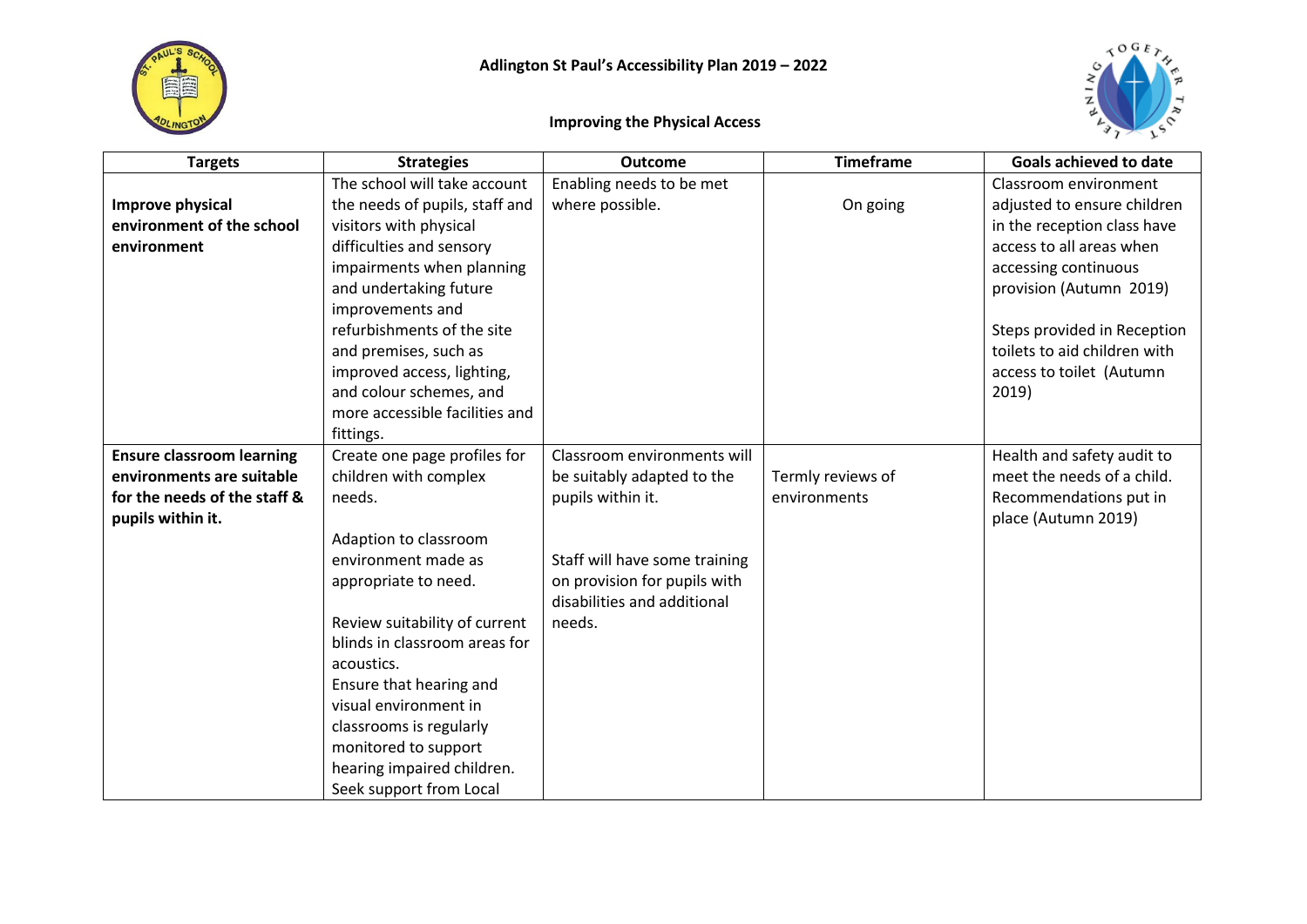



|                                    | Authority HI advisory<br>teachers (where<br>appropriate)<br>Regularly review the lighting |                              |          |                                  |
|------------------------------------|-------------------------------------------------------------------------------------------|------------------------------|----------|----------------------------------|
|                                    | in classrooms and shared                                                                  |                              |          |                                  |
|                                    | areas.                                                                                    |                              |          |                                  |
| <b>Ensure all pupils and staff</b> | Fire safety audit.                                                                        | All staff and pupils will be |          | Fire evacuation practices        |
| can be safely evacuated            | New signage/procedures etc.                                                               | aware of fire evacuation     | On going | and reports shared with          |
| from all buildings.                | to take account of split                                                                  | procedures.                  |          | staff members (Jan 2020)         |
|                                    | buildings.                                                                                |                              |          |                                  |
|                                    | Develop a system to ensure                                                                | Signage around school will   |          | Personal evacuation plans        |
|                                    | all staff are aware of their                                                              | be in place using key fobs   |          | for key children. Staff aware    |
|                                    | responsibilities in relation to                                                           |                              |          | of pupils in their class.        |
|                                    | able-bodied/disabled pupils.                                                              |                              |          |                                  |
|                                    | Fire evacuation procedures<br>training for all staff.                                     |                              |          |                                  |
|                                    | Personal evacuation plans in                                                              |                              |          |                                  |
|                                    | place for key children.                                                                   |                              |          |                                  |
| To ensure that the medical         | To conduct parent                                                                         | All staff aware of specific  |          | Health care plans in place       |
| needs of all pupils are met        | interviews, liaise with                                                                   | children's medical needs.    | On going | for key children and medical     |
| fully within the capability of     | external agencies, identifying                                                            |                              |          | register established             |
| the school.                        | training needs and establish                                                              |                              |          | (Autumn 2019)                    |
|                                    | individual protocols where                                                                |                              |          |                                  |
|                                    | needed.                                                                                   |                              |          | <b>Epilepsy Nurse supporting</b> |
|                                    | Produce healthcare plans for                                                              |                              |          | school in strategies and care    |
|                                    | key children.                                                                             |                              |          | for epilepsy children            |
|                                    |                                                                                           |                              |          |                                  |
|                                    |                                                                                           |                              |          | Training for the use of epi      |
|                                    |                                                                                           |                              |          | pens.                            |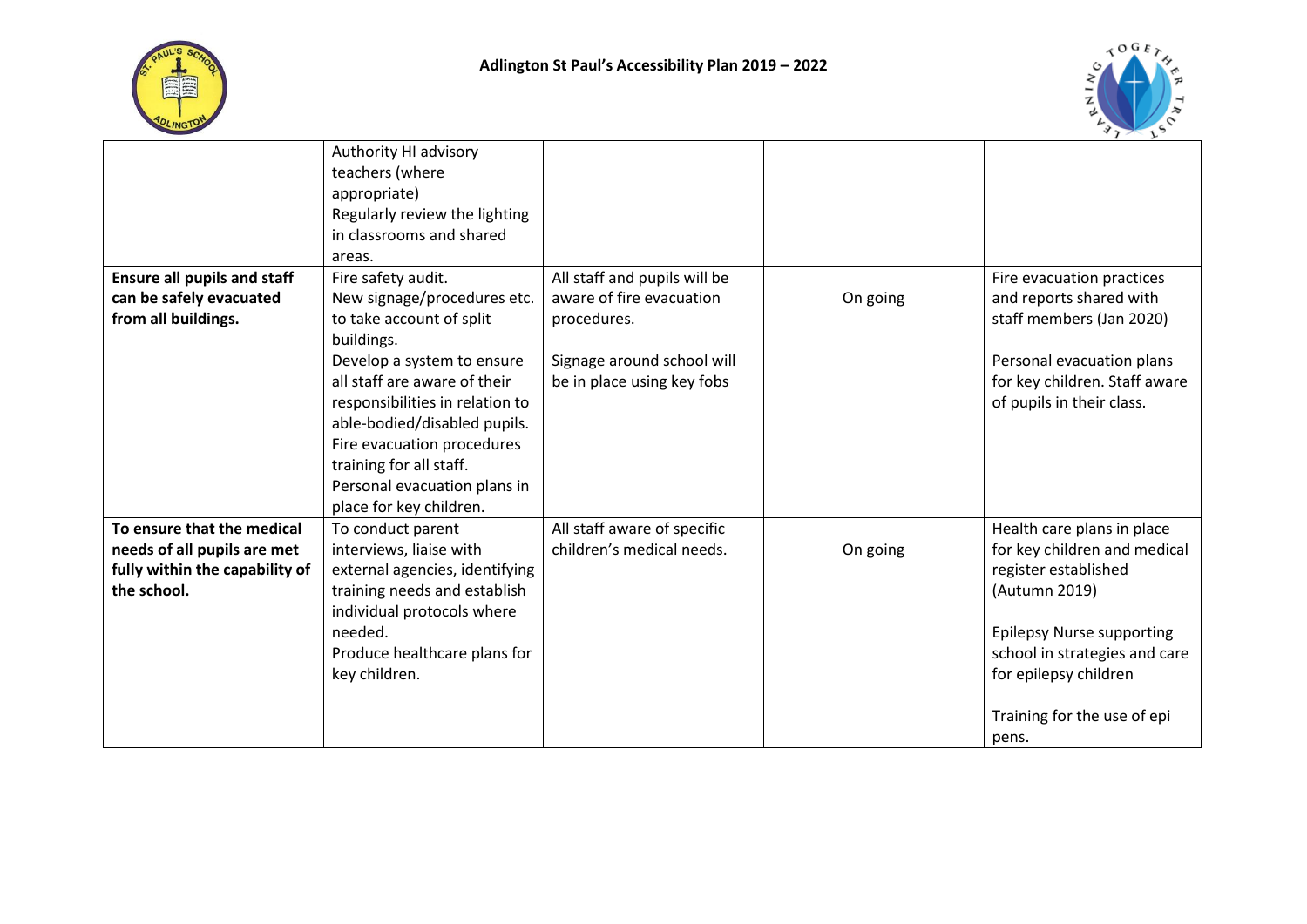



## **Improving the curriculum access**

| <b>Targets</b>                   | <b>Strategies</b>              | <b>Outcome</b>                | <b>Timeframe</b>            | <b>Goals achieved to date</b> |
|----------------------------------|--------------------------------|-------------------------------|-----------------------------|-------------------------------|
| To ensure that all pupils        | Increase staff confidence in   | Staff will be confident in    |                             | Training from Golden Hill to  |
| have access to the full          | meeting the needs of all       | delivering the curriculum to  | On going                    | meet the needs of behaviour   |
| curriculum.                      | pupils - regular training from | the pupils in their class and |                             | to allow access to the        |
|                                  | SENCO and external             | will meet the needs of all    | Reviewed IEP termly         | curriculum.                   |
|                                  | providers.                     | pupils.                       |                             |                               |
|                                  | Regular curriculum update      |                               | Ongoing training as new     |                               |
|                                  | training - including           |                               | needs arise                 |                               |
|                                  | appropriate differentiation    |                               |                             |                               |
|                                  | and provision.                 |                               |                             |                               |
|                                  | Strategies/advice from         |                               |                             |                               |
|                                  | external agencies to be        |                               |                             |                               |
|                                  | sought when necessary.         |                               |                             |                               |
| <b>Ensure that resources are</b> | SENCO to liaise with staff to  | Pupils will have access to    | IEP for children with SEND  | Regular reviews of provision  |
| available to meet pupil          | ensure provision for pupils    | resources and equipment       | written and reviewed termly | for children with SEND.       |
| needs.                           | with SEND have access to       | which enable them to access   |                             |                               |
|                                  | appropriate resources e.g.     | the curriculum and reach      |                             |                               |
|                                  | ear defenders, overlays,       | their potential.              |                             |                               |
|                                  | slopes, Fiddle toys, spinners, |                               |                             |                               |
|                                  | squeezy balls, massage balls,  |                               |                             |                               |
|                                  | wobble cushions, weighted      |                               |                             |                               |
|                                  | blankets, timers, etc.         |                               |                             |                               |
|                                  | Subject leaders to monitor     |                               |                             |                               |
|                                  | the progress of pupils who     |                               |                             |                               |
|                                  | have been assessed as          |                               |                             |                               |
|                                  | suitable to take part in       |                               |                             |                               |
|                                  | intervention strategies and    |                               |                             |                               |
|                                  | keep SLT informed              |                               |                             |                               |
| All out-of-school                | Review curriculum plans and    | All out of school activities  |                             | Increase in access to all     |
| activities and clubs             | promises to ensure             | will be conducted in an       | On going                    | school activities for all     |
| are planned to                   | compliance with legislation    | inclusive environment         |                             | pupils                        |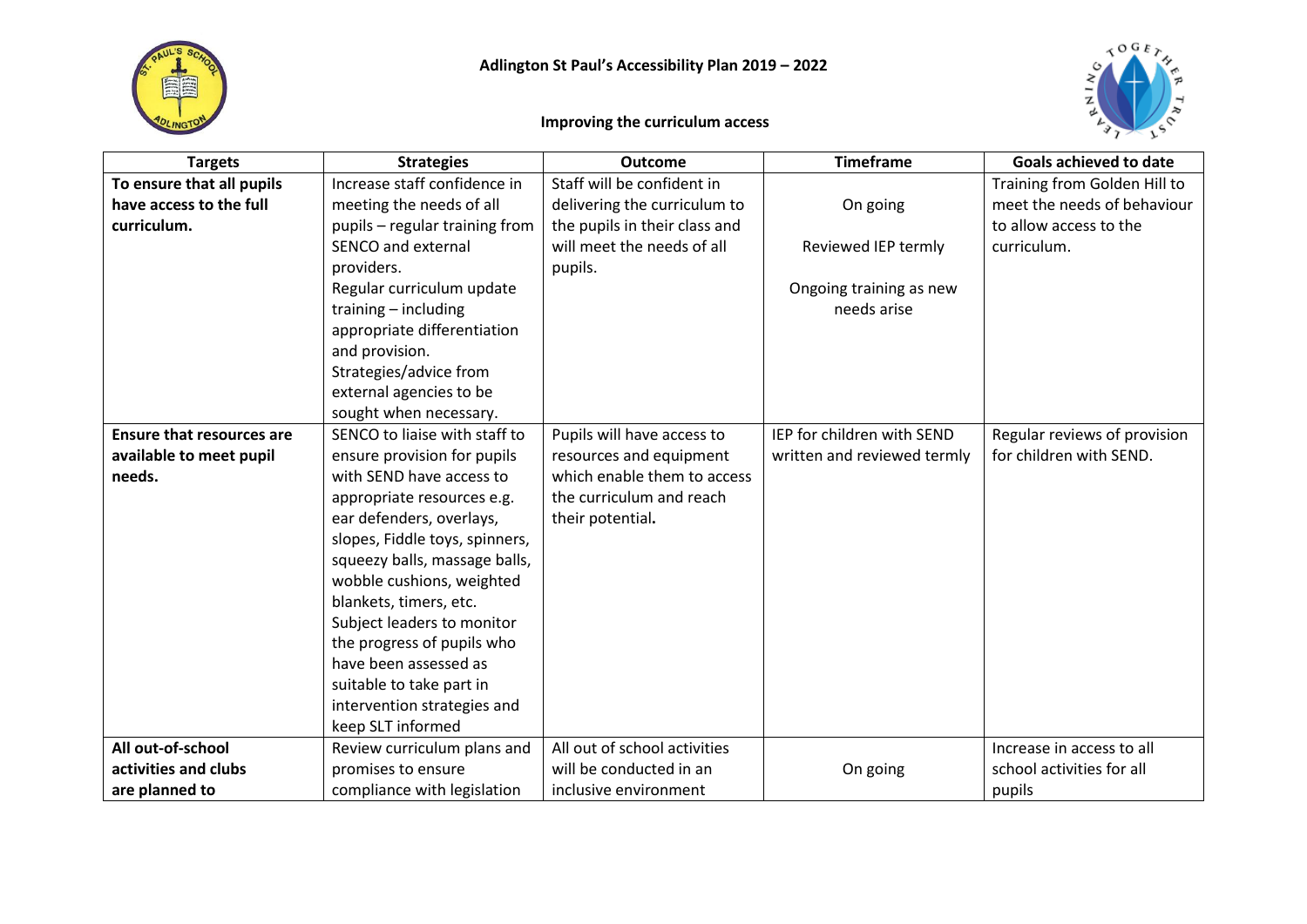



| ensure, where<br>reasonable the<br>participation of the<br>whole range of pupils                          |                                                                                                                                                                                                                                                                                                             | with providers that comply<br>with all current and future<br>legislative requirements |             |                                                                                                           |
|-----------------------------------------------------------------------------------------------------------|-------------------------------------------------------------------------------------------------------------------------------------------------------------------------------------------------------------------------------------------------------------------------------------------------------------|---------------------------------------------------------------------------------------|-------------|-----------------------------------------------------------------------------------------------------------|
| IEPs and target setting are<br>effectively used to ensure<br>that the learning needs of<br>pupils are met | Teachers regularly review<br>pupil IEP and use assessment<br>to inform review and future<br>planning<br>IEPs are effectively used to<br>inform teachers planning<br>SENCo is kept informed of<br>IEPs and progress against<br>targets<br>SENCo reviews provision for<br>SEN pupils using IEP<br>information | The needs of all children are<br>met to ensure they make the<br>appropriate progress  | Half termly | IEPs and target setting are<br>effectively used to ensure<br>that the learning needs of<br>pupils are met |

## **Improving the Delivery of Written Information**

| <b>Targets</b>                     | <b>Strategies</b>              | <b>Outcome</b>              | <b>Timeframe</b>            | <b>Goals achieved to date</b> |
|------------------------------------|--------------------------------|-----------------------------|-----------------------------|-------------------------------|
| <b>Ensure that parents, carers</b> | Review information to          | The school will be able to  | Ongoing reviews as the      | Text to parent service used   |
| pupils & other stakeholders        | parents/carers to ensure it is | provide written information | needs of the school change. | to give out key information.  |
| have full access to                | accessible.                    | in different formats when   |                             |                               |
| information about the              | Make alternative formats       | requested for individual    |                             | School reports duplicated     |
| school, the curriculum and         | available where required.      | purposes                    |                             | where necessary for           |
| their child(ren).                  | Make alternative               |                             |                             | separated families.           |
|                                    | arrangements for               |                             |                             |                               |
|                                    | communicating with hearing     |                             |                             |                               |